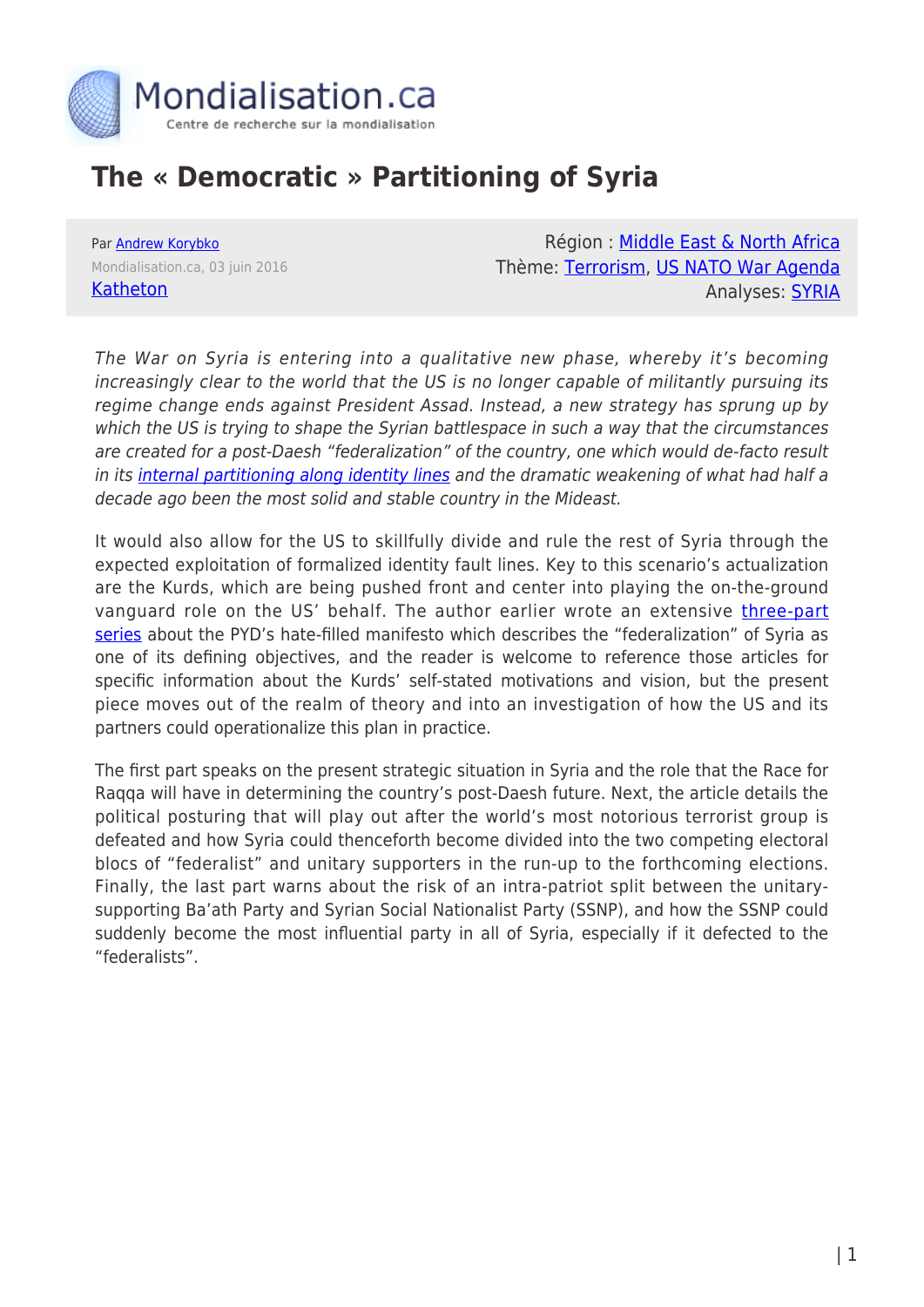

The Twelve-Month Countdown

The nature and pace of everything that's happening in Syria right now is directly influenced by the **[UNSC Res. 2254](http://www.un.org/press/en/2015/sc12171.doc.htm)** from December 2015, which states that a new constitution and election must be held under United Nations supervision within 18 months from that time. It also says that "all Syrians, including members of the diaspora" (refugees/immigrants), must be eligible to participate as well. Looking at the timeframe agreed to in the text, it's clear that June 2017 is the deadline for this to happen. Furthermore, the document emphasizes "the sovereignty, independence, unity and territorial integrity of the Syrian Arab Republic", meaning that none of the signatories – including the US – is officially in favor of the country's de-jure dissolution. This clause is obviously subject to wide interpretation, since the Kurds argue that "federalization" still retains each of these four principles, while Damascus sees a unitary (non-"federalized") state as the only solution and [officially holds](http://sputniknews.com/politics/20160317/1036481779/security-kurds-region.html) [the position](http://sputniknews.com/politics/20160317/1036481779/security-kurds-region.html) that "federalization" "directly threatens the integrity of our country, runs counter to the Constitution, contradicts the national concepts, even is at variance with the international resolutions and decisions."

Nevertheless, while it's expected that [more](http://rudaw.net/english/middleeast/syria/18052016)[clashes](http://www.al-monitor.com/pulse/originals/2013/04/conflict-intensifies-syrian-kurdish-region.html) might occur between the Syrian Arab Army (SAA) and the YPG (the PYD's fighting wing) in the future, the US will for the most part likely restrain its ally and force it to go along with the UNSC's agreed-upon democratic and electoral motions in resolving the War on Syria. Part of the reason for this charade is because the US wants its post-Daesh plans to have "international legitimacy" and for no member of the global community to object to the "legal", "democratic", and "electoral" fracturing of Syria into a federation of identity statelets. Of course, the Kurds will fight to prevent the SAA from liberating any of their occupied territory in the run-up to the new constitution and related elections, but they wouldn't have any 'plausible' reason for further expanding their conquests after Daesh's defeat and will predictably sit still and try to formalize their gains instead. The reason that the SAA wouldn't move forward with liberating the rest of the country during this time is because the US and Russia might enter into an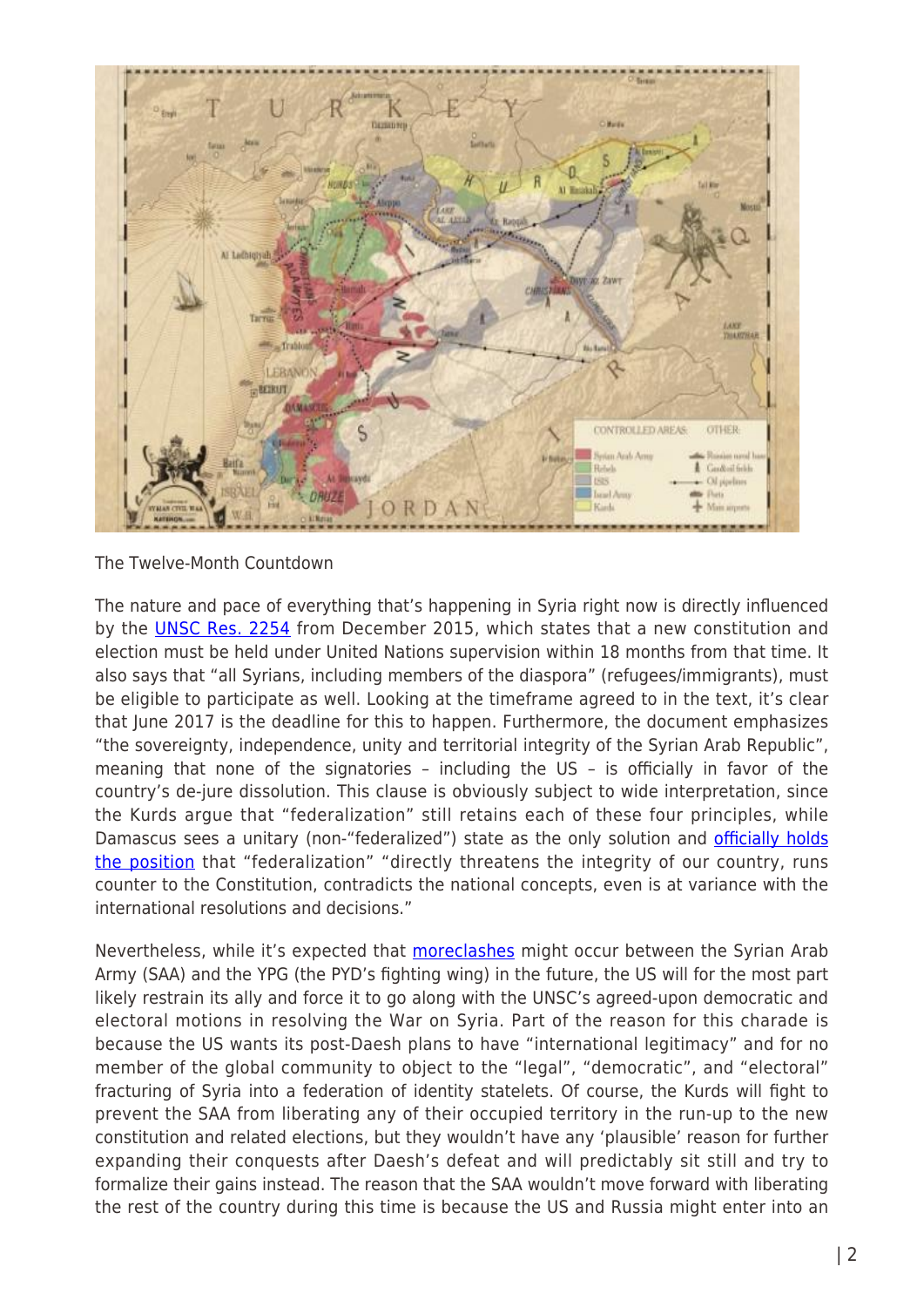agreement to strictly enforce the SAA-YPG "line of control" immediately after the [Race for](http://orientalreview.org/2015/10/14/the-race-for-raqqa-and-americas-geopolitical-revenge-in-syraq-i/) Ragga is finished. Chances are that Washington would move first by declaring that it would unilaterally strike the SAA if it encroaches on the Kurds' conquered territories, with Moscow replying that it would do the same against the YPG if they attack the SAA.

Through this manner, a very cold and fragile 'peace' will settle over Syria, with the threat of decisive military intervention by each of the two most important Great Powers being the only thing that keeps the SAA and YPG from attacking one another and transforming the War on Syria into an actual civil war for the first time since it started. Neither Russia nor the US wants a larger confrontation between them – let alone one of a conventional military nature – so it's likely that they'll work hard to make sure that the "line of control" doesn't substantially change until after the planned elections. The two major points of tension that could erupt during the twelve-month countdown to the USNC-mandated vote and constitutional reformation deadline are in Ragga and North Aleppo, which the Kurds had threatened to annex into their prospective "federation".

This is bound to produce conflict with the non-Kurdish locals, which might be one of the reasons why the Kurds have been clarifying that their "federation" isn't just for them, but is composed of "Rojava and Northern Syria", thus extending a branch of cooperation to other non-Kurdish anti-government groups in the occupied territories. Nevertheless, there will expectedly be some people and groups within this unilaterally "federated" boundary that haven't lost their inclusive Syrian civic/civilizational patriotism and don't fall for the exclusive ethnic-sectarian identity classifications that the US and its allies have tried so hard to force onto the country, and it's here where the SAA could provide "behind-the-lines" support in aiding anti-"federalization" freedom fighter movements, Expectedly, this would potentially draw the militarized ire of both the US and YPG and prompt Russia to stick up for its ally and threaten direct action against the YPG in retaliation, thus keeping Syria in the global news even after Daesh is finished.

## Post-Daesh Political Positioning

Despite the very real potential that the War on Syria has for progressively descending into a civil conflict between the SAA and YPG, it's predicted that Russia and the US will keep a strong handle on their allies to make sure that this doesn't happen. While clashes between the two might become more frequent, the post-Daesh "line of control" between them probably won't change much at all in the absence of an all-out campaign by one side or the other, and both combatants will instead accept the reality of the situation and work on maximizing their political positions in the run-up to the elections and constitutional reform. The nationwide trend will be that the Kurds will try to have the other anti-government organizations coalesce around a "federalization" front, while Damascus will do the opposite in rallying its allies around the cause of a united and indivisible Syria.

## Pro-"Federalization":

Concerning the Kurdish-led "federalization" movement, the PYD will attempt to strike shortterm political alliances with all "moderate rebel" Salafist groups that are allowed to participate in the election, convincing them that they all have a 'shared interest' in further weakening Damascus' authority over the country (especially in the peripheral northern and eastern regions) in order to deepen their own newfound power by extent. For example, the Kurds would like to have their own quasi-independent statelets in the northern part of the country, just as the Salafists would like to introduce Islamic law over the areas that they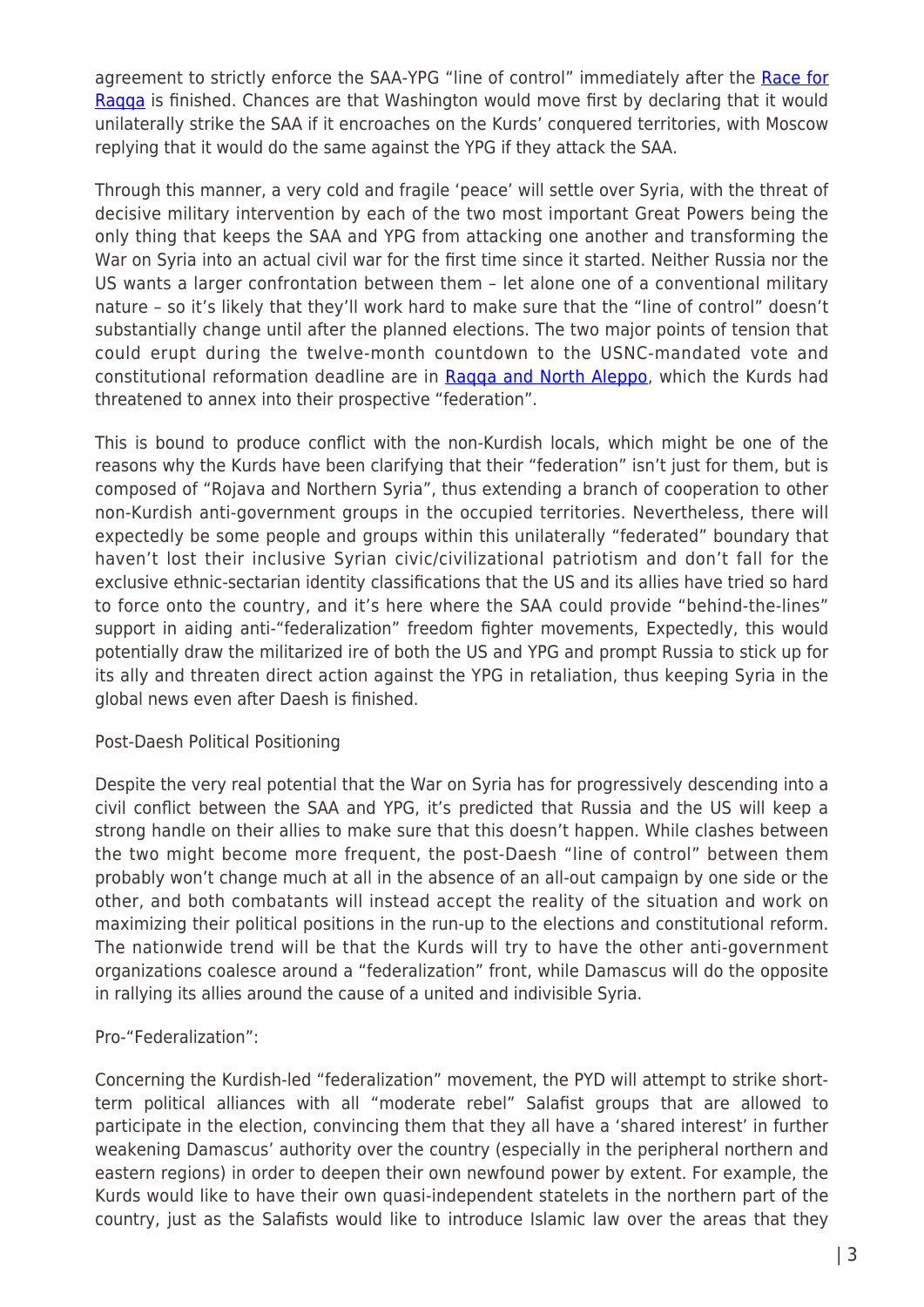currently control and influence. Even after Daesh's conventional defeat and the liberation of Raqqa (or its annexation by the Kurds), some of the sympathetic locals will still retain their extremist views, and no amount of fighting will cleanse them of these corrupted ideals. The mental effects of five years of warfare and unipolar-supported ideological manipulation cannot be overturned in psychologically reintegrating the proponents of exclusive ethnicsectarian identity politics into the inclusive nature of Syrian civic/civilizational patriotism in the one short year before the elections.

Needless to say, many of these people will agitate for some sort of Salafist political representation, even if the groups that eventually emerge out of these demands can't legally affirm their public adherence to these 'ideals' as a precondition for running (and not violating existing Syrian law). In their quest to acquire as much de-facto "independence" as they can in order to impose Sharia law in the areas under their control and/or influence, these Salafist supporters have a plain strategic convergence with the Kurds, who also want quasi-"independence" but for secular ethno-nationalist reasons. These two groups wouldn't naturally have anything else in common aside from this, and they've even fought against each other on numerous occasions in the past, but what could keep their short-term 'marriage of convenience' lasting into the indefinite future would be the unique structure of 'compartmentalized autonomy' that the Kurds are proposing for their "federation". The reason why they've been promoting that their imagined political entity a "union" of "Rojava and Northern Syria" is because they know that they can't realistically sustain their conquests since they're **[actually a minority](https://gianalytics.org/690-why-a-kurdish-enclave-in-syria-is-a-very-bad-idea)** in the very regions of "Rojava" that they claim as their own. Thus, there's an existential political need for them to team up with other antigovernment groups in broadening their unilaterally proclaimed "federation" into including the nondescript region of "Northern Syria" and granting "autonomy" (including the right to Sharia law) to every non-Kurdish identity within it.

Another factor that needs to be included in the mix when discussing the Kurds' pro- "federalization" allies are the millions of Syrian refugees and immigrants that left the country during the course of the war, many of which have strong anti-government sympathies. UNSC Res. 2254 mandates that they all have the right to participate in the political process, though once more it isn't clear how this can happen in practice and is again a subject of divisive interpretation. Damascus might rightly state that only documentholding Syrians can vote in the elections, and further, that only those in countries where Syria still has a diplomatic presence are functionally eligible to do so in person, which in both cases is a necessary precaution in protecting against fraud. On the other hand, the US and its EU allies might assert that all refugees and immigrants must be able to vote no matter what their document status is and regardless if Damascus has an official presence in their new host country or not, potentially proposing "mail-in" ballots as a workaround measure in return for them agreeing to "recognize" the UNSC-decreed election. Damascus probably wouldn't agree to this, but a compromise might be made if the EU allows Syrian embassies and consulates abroad to reopen, which would be an implicit recognition of the legitimate government and a major reversal of existing policy, though potentially a *[pyrrhic](http://katehon.com/article/syrias-democracy-last-defense-against-federalization)* [victory.](http://katehon.com/article/syrias-democracy-last-defense-against-federalization)

Pro-Unitary:

On the other side of things, Damascus will mobilize its wide base of civil society supporters in order to electorally protect Syria's unitary nature and counter the Kurds' "federalization" scheme. The government can count on the backing that it has received from the National Progressive Front, a broad umbrella of patriotic forces, in making sure that the next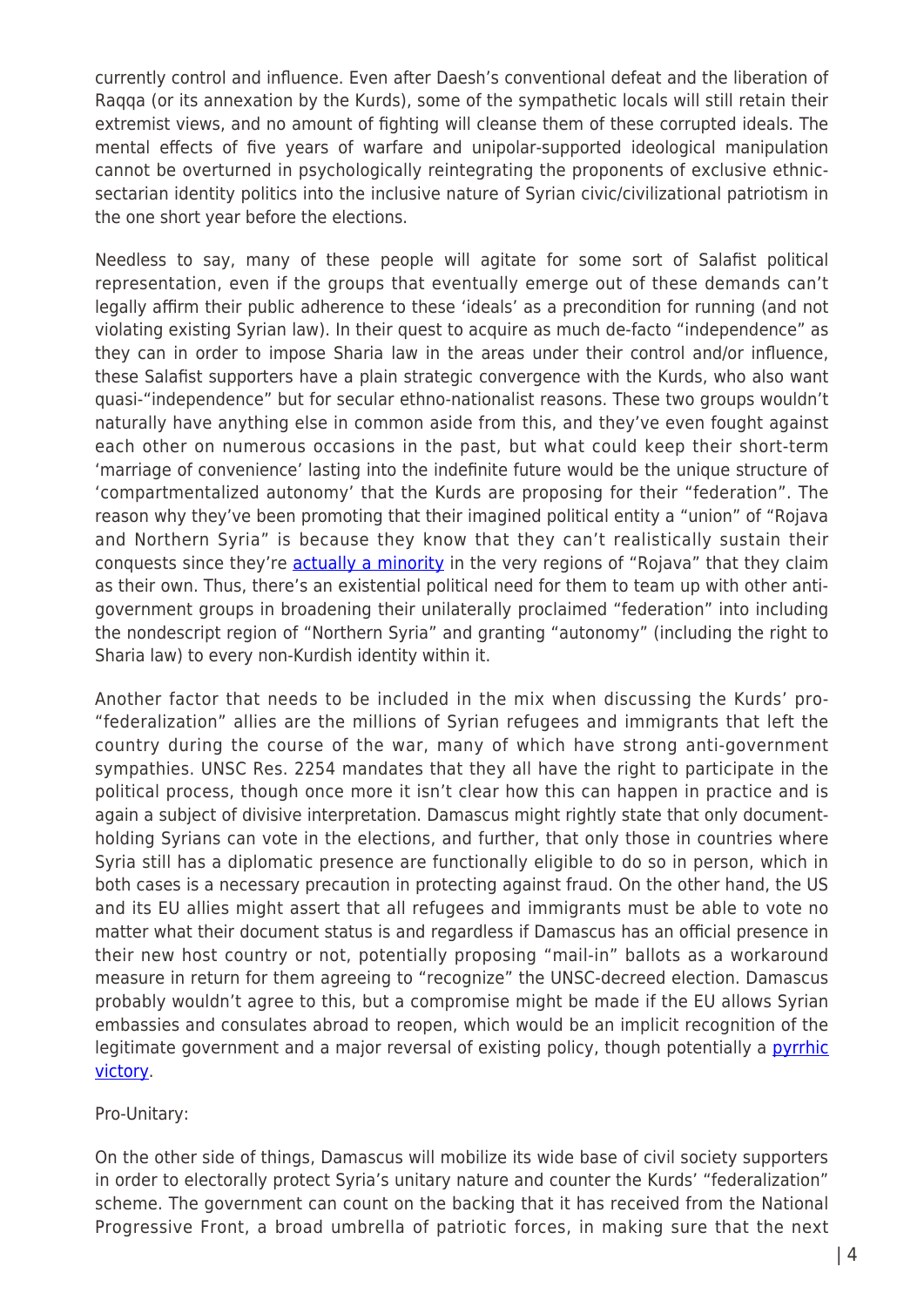government is once more led by the ruling Ba'ath Party. This political group has presided over Syria for decades and is still by far the most popular, but it needs to prepare for a post-Daesh reality in which the pro-"federal" coalition of Kurds and Salafists acquires a loyal following in some corners of the country, particularly in the north, northeast, and east. There's also the chance that patriotic citizens might vote against the Ba'ath Party and for one of the other myriad members of the National Progressive Front as a protest against what they perceive to be (or are influenced by the unipolar forces to believe is) the ruling party's failed pan-Arabist ideology and corruption. Both factors on their own probably wouldn't be enough to substantially affect the Ba'ath Party's parliamentary majority, but taken together and concurrently occurring (especially when combined with the refugee/immigrant wildcard vote), they could eventually pose a sizeable threat. It's already been described why certain constituencies would vote for the pro-"federal" Kurdish-Salafist coalition (other than out of reactionary regional identity motivations that play into the hands of the "federalists"), so now it's time to explain how forces from within the patriotic coalition could leave the Ba'ath Party and eventually endanger its parliamentary majority.

Out of all the groups in the National Progressive Front, the one most likely to siphon off votes from the Ba'ath Party is the Syrian Social Nationalist Party (SSNP). This Lebanesefounded organization has a [very rich history](http://www.all4syria.info/Archive/313475) and works towards the formal recreation of "Greater Syria", which they describe in detail on their **websiteas** including most of the Fertile Crescent, Cyprus and parts of Turkey, Egypt, and Iran. Also called "Natural Syria", one SSNPaffiliated author [wrote](http://thesaker.is/syrian-turkish-border-security-check-point-taurus/) that the Kurdish-inhabited areas of southeastern and southern Turkey fall under its domain as well, arguing that they historically formed a part of Syrian civilization that could be[reestablished](http://thesaker.is/kurdish-autonomy-partition-or-master-plan/) via the "[golden opportunity"](http://sputniknews.com/politics/20160326/1037022838/kurds-federalization-syria.html) that "federalization" presents. The unofficial thinking goes that the SSNP – and as they see it, all of Syria (both present and "Greater") – would unequivocally benefit through "federalization" because it would produce a mechanism through which the Turkish Kurds could then leave Ankara and join Damascus, somehow assuming that their wild pro-"independence" sentiments could be tempered and that all of these complicated interlocking processes could be achieved peacefully. Of course, the US would never allow its Turkish NATO ally to be dismembered on behalf of "Greater Syria" (though it might countenance this in favor of a unipolar-aligned independent "Kurdistan") and it's actually Syria itself which would likely be inadvertently dismembered in a boomerang fashion through its "federal" facilitation of "Greater Kurdistan", but nonetheless, SSNP supporters are the most likely members of the National Progressive Front to be attracted to this dangerous and reactionary idea.

Additionally, the US establishment curiously seems to be on the verge of accepting the SSNP as a legitimate party in Syria, which is extraordinarily odd because it has hitherto only held out this "right" for the "moderate rebel" terrorists that it and its regime change coalition support. The reader should draw their attention to a March 2016 article by the influential Foreign Policy magazine, which while not known for the strength of its writing or the objectiveness of its assessments, is nevertheless a very reliable barometer in gauging the prevailing attitudes of the US foreign policy establishment. In the article titled "[The Eagles of](http://foreignpolicy.com/2016/03/28/the-eagles-of-the-whirlwind/) [the Whirlwind](http://foreignpolicy.com/2016/03/28/the-eagles-of-the-whirlwind/)", one of the magazine's Lebanese-based partners embedded themselves within the SSNP for some time and produced a surprisingly objective and fair report. What's so remarkable about the article is that it didn't distort or malign the SSNP's activities or vision, despite speaking about how the group has fought on the side of the SAA in protecting the country from the type of foreign terrorists that the US and its allies actively assist. It's pretty unprecedented that a high-profile and establishment-linked US outlet would do something like this, and because it's such a pattern-breaker in bucking the conventional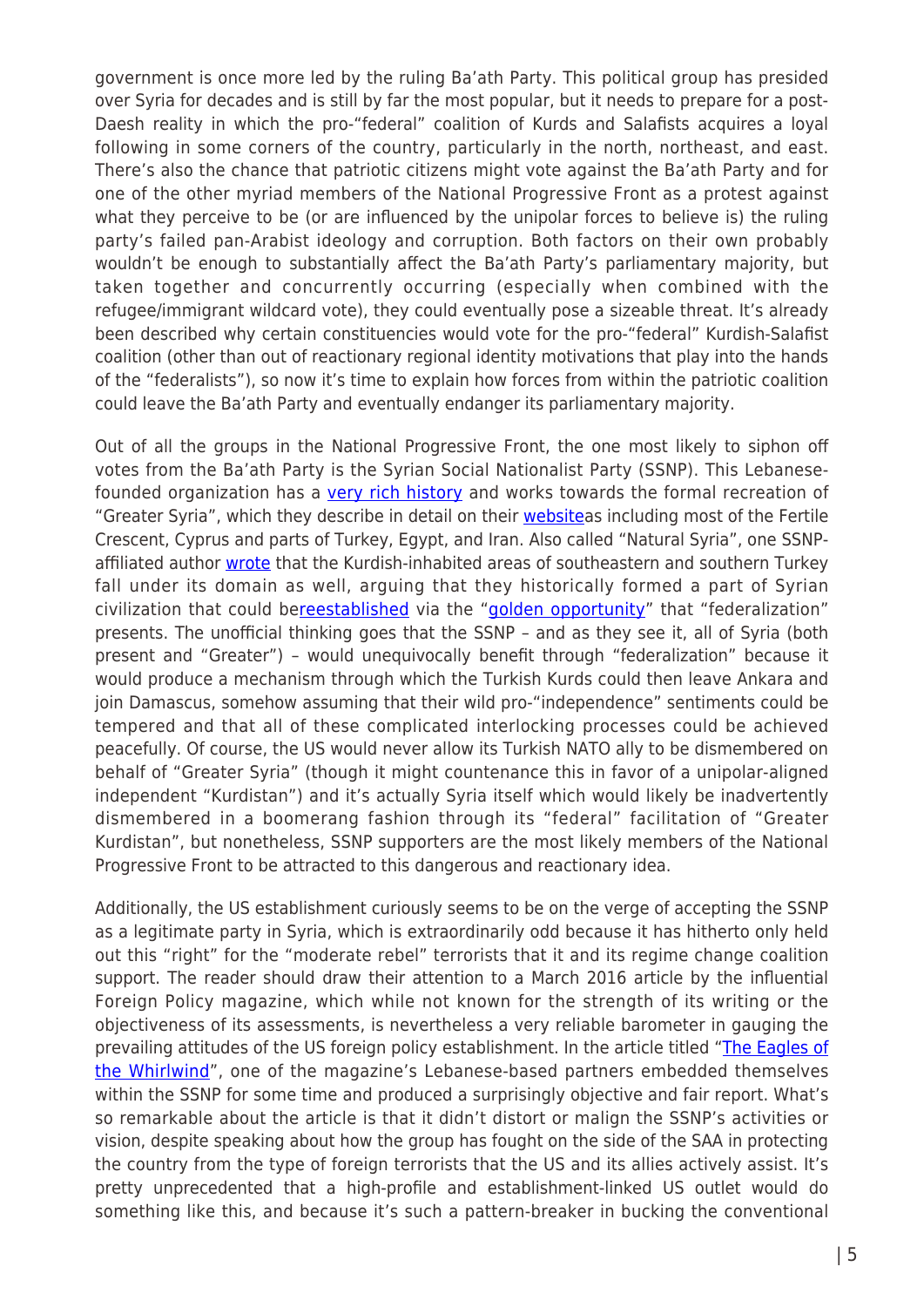trend of the past five years, it must be seen as a part of a calculated strategy that will be explained in the next section.

#### The Intra-Patriot Split

What the US wants is that the SSNP splits the patriotic vote in the upcoming elections and forces the Ba'ath Party to enter into a coalition-like arrangement with it on a more formal and equal footing than it currently has under the National Progressive Front. The US seems to have identified the SSNP as the patriotic party most likely to siphon off votes from the Ba'ath Party, hence why it has appears to be on the verge of changing its position towards the group and readily accepting it as a political actor inside the country. The US is in a delicate position where it can't directly interfere in the SSNP-Ba'ath relationship because it would soundly be rejected, so all that it can do is given unsolicited informational assistance to the group like what it did through the Foreign Policy article. The SSNP has patriotically fought tooth and nail alongside the SAA in defending the country, and its leader, Ali Haidar, was appointed from the then-opposition to be Minister of State and National Reconciliation Affairs in a strategically shrewd move by Damascus early on in the war. As is typical for someone who used to be opposed to the government, Haidar had some choice criticisms about the authorities and even once [said](http://english.al-akhbar.com/content/syrias-ali-haidar-both-sides-have-extremists) that "there are extremists in the regime", but his loyalty to Syria and President Assad's decision to appoint him in the first place shouldn't be doubted one bit.

Same Patriotism, Different Vehicles:

What the author wants to draw attention to, and which is also what he believes that the US is interested in, is that the rank-and-file SSNP members might have a more ambitious outlook for their party in the post-Daesh reality, especially considering that some of them are literally fighting on the frontlines and dying to protect their country, but a point which also shouldn't be forgotten is that they're also doing this in the name of their party and its ideals, too. For whatever their personal reasons may be, they're not doing this on behalf of the Ba'ath Party but for their own political organization, though this of course does not make them less patriotic than any Ba'ath Party member who is risking their life for the same national cause. It does, however, allow for observers to analyze the driving logic behind this discrepancy and why some people would be willing to martyr themselves for Syria under the SSNP's name and not the Ba'ath Party's.

From an outsider's standpoint, a plausible explanation is that the SSNP retains its decadeslong opposition tradition at heart and does not appear to believe that Syria's future is inherently connected with the fate of President Assad. In their eyes, Syria is a multimillennial civilization that doesn't base its survival on any one person, no matter the present circumstances, and that it is only through a convergence of pressings interests that finds them fighting on the same side as the government in patriotic defense of their shared homeland. Contrast this with the Ba'ath Party, which, while not deifying the Assad family, holds them in the highest regard as the stewards of the Syrian state and places enormous significance on their historic contributions to its development across the globally transformative period of the past 45 years. They too understand that Syria is a multimillennial civilization that will continue to survive in spite of its present predicaments, but they believe that President Assad is by far the best and only person to lead their country during these trying times and under these historical circumstances.

Comparatively, a few points of strategic departure can be seen between the two parties.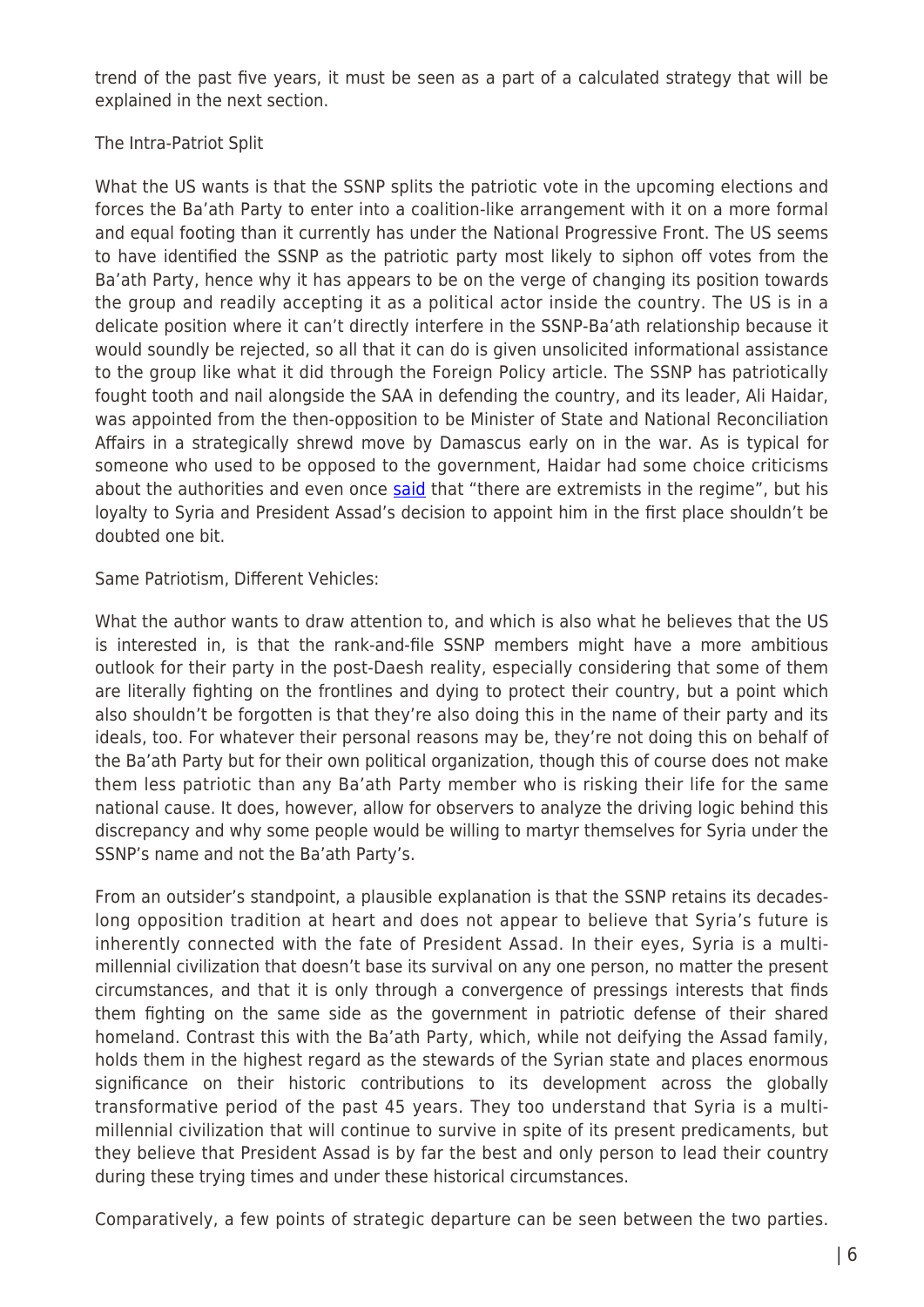Both of them are patriotic and sincerely love their homeland, but they have different attitudes towards President Assad and the focus of Syrian foreign policy. The SSNP isn't "anti-Assad" but it isn't too enthusiastically "pro-Assad" either, with their current support of the Syrian President being mostly a reaction to the external treachery against him. In times of peace, they'd qualify as part of the patriotic opposition – proud advocates of their country, but differing with the ruling establishment within a legal and acceptable framework. Part of their differences with the Ba'ath Party would obviously be over President Assad because, like any opposition party, they'd prefer to see their own leaders running the government instead of the incumbent. Another divergence that the SSNP has with the Ba'ath Party is over the scope of Syrian policy, believing that it should be "Syria-centric" and not pan-Arabist, or in a more practical sense, should be focused more on Syria proper and the functional revival of "Greater Syria" than on engagement with the wider Arab world (which they don't necessarily identify with, in any case).

To be fair, the Ba'ath Party and President Assad are more internally focused nowadays and will likely remain so well into the future as a result of the general Arab World's treachery against Syria, though theydon't share the SSNP's vision of redrawing national borders and possibly entering into war with their neighbors or "federally" fragmenting their own state in order to achieve this. In that sense, the Ba'ath Party is much more moderate and realistic in its policies than the SSNP, though during times of war and the extraordinary duress that Syria has been under for half a decade non-stop already, it's easy to see how people could become attracted to the SSNP's relatively "radical" and unique brand of patriotism. When the country is under attack from external threats, such apparently minute differences between the SSNP and Ba'ath Party are mostly moot, but in the post-war aftermath and amidst a transitional period of political restructuring and constitutional revisionism, they take on a heightened meaning and could offer insight into the future behavior of both parties.

#### From The Fringe To The Forefront:

As it stands, the SSNP is the only party that could realistically divert patriotic votes from the Ba'ath Party and weaken the popular mandate of the governing majority. The reputation that its members have for being loyal and battle-hardened protectors of Syrian statehood was earned with the blood of countless martyrs and cannot be refuted, and their political leader is symbolically the minister of State and National Reconciliation Affairs, a post of substantial national importance for the future of Syria. It's little wonder why the SSNP feels emboldened and enthusiastic about its future electoral prospects, mostly because it's cultivated such sincere goodwill among broad segments of the population. Being a stereotypically leftist party, it eschews identity politics and is completely inclusive, thus mirroring the Ba'ath Party and providing its discontented or disillusioned members with a familiar organization through which to voice their dissent. It's this ease of crossover appeal which plays strongest to the SSNP's political advantages in the forthcoming election, but another of its major assets has to do with its marketing approach. Being an opposition party with scarcely any parliamentary representation right now and no realistic way to affect national policy, its members are unrestrained in emotively pandering to the most hyperpatriotic elements of society by speaking as ambitiously as they want about creating "Greater Syria" while having zero accountability for the consequences.

The combination of a well-earned reputation, flexible crossover appeal, and hyper-patriotic messaging makes the SSNP the most viable alternative to the Ba'ath Party within the National Progressive Front and the group most likely to attract votes from the ruling party's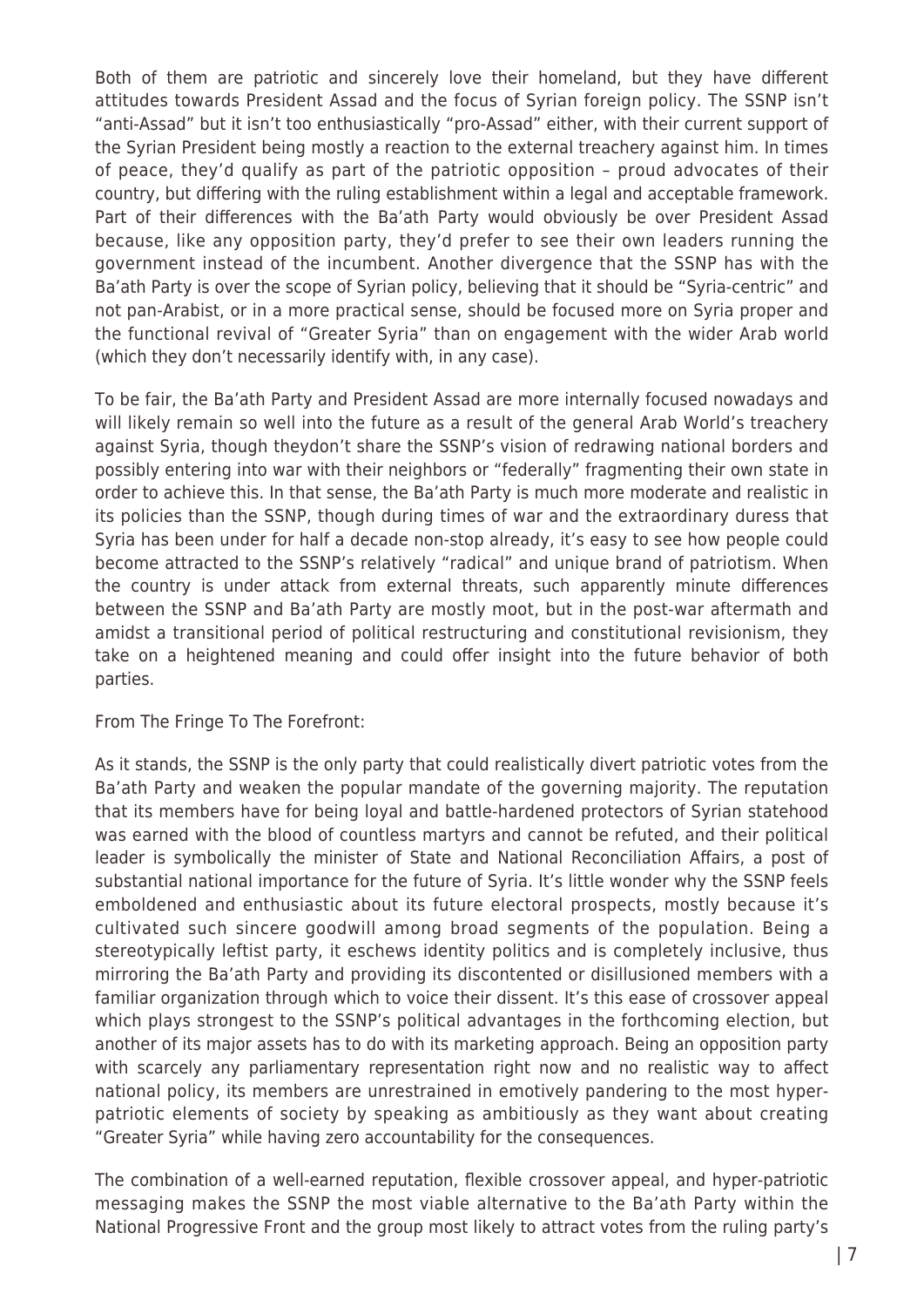constituency. This wouldn't necessarily warrant much attention under normal circumstances, but in the context of the War on Syria and the US' "Plan B" of "federalizing" the country in lieu of overthrowing the government, it becomes perhaps the single-most important electoral variable in the next 12 months. The Ba'ath Party absolutely needs to win a convincing majority of the votes in the next election in order to withstand the pressure coming fromthe pro-"federal" coalition that's running against it, the latter of which, to remind the reader, is forecasted to be a cosmopolitan collection of Kurds, Salafists, and refugees-immigrants (the diaspora). Even if the former electoral patterns hold true under a newly revised political system and the Ba'ath Party comes out on top again, it would still need to command a sizeable presence of support in the prospectively "federalized" areas in order to prove the argument that this unilateral initiative is not the "will of the local people" living there and is thus subject to post-election law enforcement measures spearheaded by the SAA.

But, if a surging SSNP cuts into the Ba'ath Party's vote and diverts part of the patriotic electorate over to its side, then this could weaken the ruling party and dampen its hopes of governing without entering into some sort of more formalized bilateral coalition with the SSNP than the multilateral and broad-based National Progressive Front. Under this new domestic political reality, the Ba'ath Party would need the SSNP in order to gain a qualitative edge to its already existing electoral support (perhaps to push it above a predetermined threshold of civil support, arbitrarily estimated at 60-70% with Kurds, Salafists, and the diaspora taking part), but reversely, this would also make it inordinately dependent on the SSNP for these very same reasons and thus propel the previously minor fringe party to the national forefront as the only organization capable of influencing the ruling party under this arrangement. The reason why this is such a salient issue is because the aforementioned strategic divergences between the two groups might come to the surface and motivate the newly empowered SSNP to begin flirting with "federalism" as a means of pressuring the Ba'ath Party into agreeing to some of its more radical political ideas/"reforms". After all, the Ba'ath Party is completely opposed to "federalism" in any iteration whatsoever, but if it becomes dependent on its junior SSNP partner as an important pillar of its post-electoral support, then the later could coyly play around with the idea in order to scare its larger coalition partner into acceding to its demands (as per the "Western Democratic" playbook of coalition politics).

The Path To Hell Is Paved With Good Intentions:

The worst thing that could happen is if the SSNP was actually serious about its commitment to "federalism" and wasn't just using it as a part of its political game in gaining an upper post-electoral hand against the Ba'ath Party. There's no reason to doubt the party's patriotic credentials, but it might be that they become "too patriotic" in the sense of believing – however well-intentioned they may be – that "federalization" is the "golden opportunity" to realize their dream of "Greater Syria". Should that happen, then the SSNP would find itself in open opposition with the Ba'ath Party and by pure coincidence on the same side of the issue as the US and its Kurdish-Salafist allies. It follows that the SSNP's position on "federalism" is thus becoming an issue of premier national security importance in Syria, and that this might be the reason why the US has started to publicly display a positive attitude towards the party. It isn't because the US has any working relationship with it whatsoever, but that Washington wants to present this minority (patriotic) opposition group as a more pragmatic foil to the Ba'ath Party in order to stir inter-Syrian tensions and undermine President Assad's government after the upcoming elections.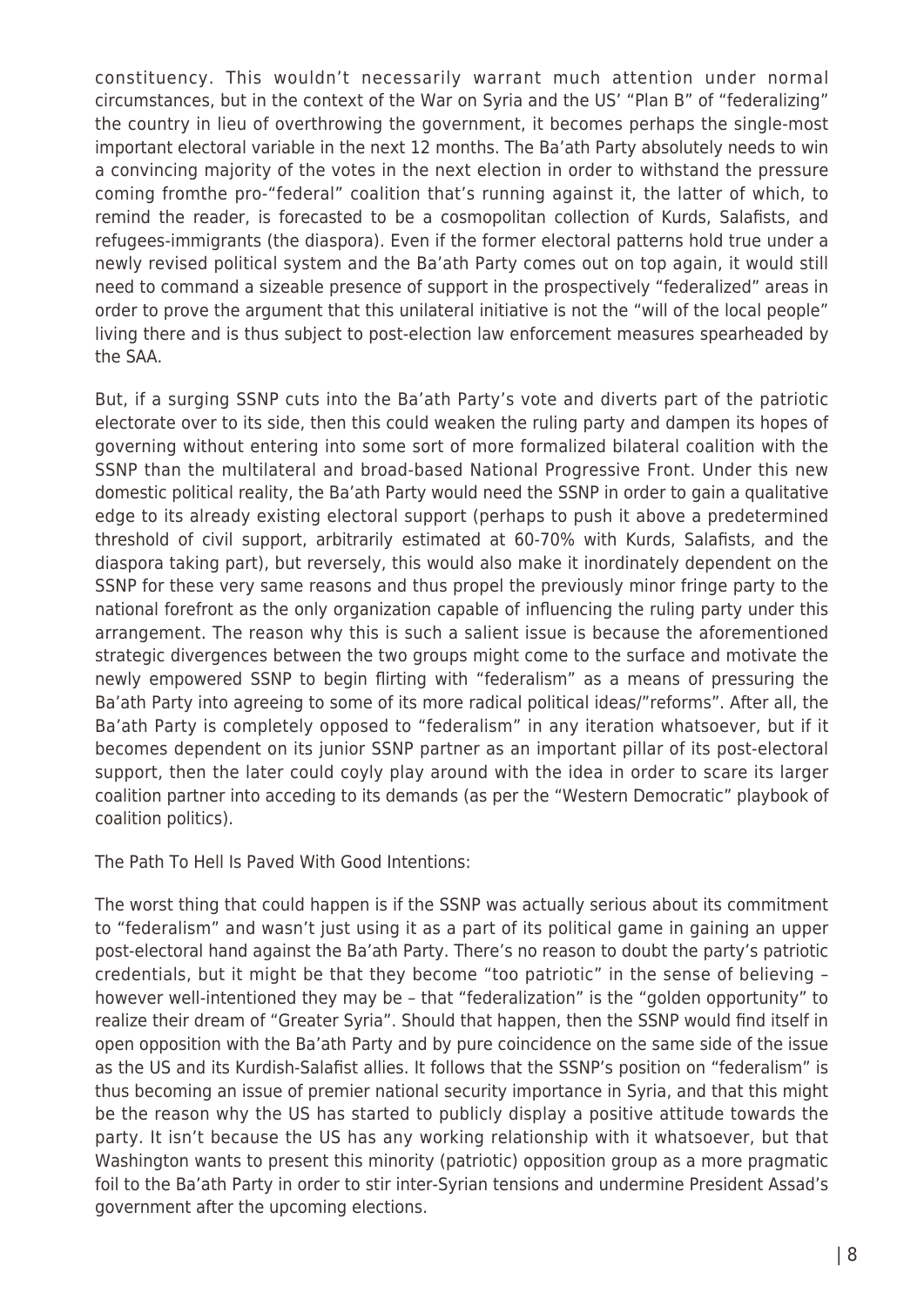The reader should remember how the "federalization" (internal partitioning) of Syria is the US' "Plan B", so it has every reason to present "federalization"-friendly groups and ones which could potentially become so in the best of light, thus explaining the unprecedentedly positive coverage that Foreign Policy gave to the SSNP in late March. Interestingly, whether by coincidence or design, that story came out shortly after the Kurds unilaterally declared "federalization" (which would have obviously been known to American strategic planners well in advance), so it may have been connected in some way. Again, the SSNP does not have any relationship with the US government and is totally opposed to it, which is why Foreign Policy used one of its local Lebanese partners to reach out to the group instead of relying on an American reporter. Nevertheless, the party has yet to issue any refutation that it was misled by the journalist, so it can be inferred that it was aware that the story was being written for a popular US establishment-representing magazine. There's nothing wrong with any patriotic Syrian group or even the government itself doing media appearances with any US publication as a means of getting the truth out about the War on Syria, and this is something which should be commended in all ways and especially celebrated whenever it's accurately reported, so it's extremely unlikely that the SSNP even realized that they were being used by the US in order to indirectly present the party as a US establishmentapproved actor.

The US' motivations in doing so, like it was previously explained, are to begin a rough pilot program in familiarizing the West with this group, hoping that it will naturally and on its own come to accept the idea of "federalization" and become a leading proponent of it sometime in the future (possibly even after the elections and following a policy reversal). If this happens, then it would fulfill noted Canadian professor and Global Research founder Michel Chossudovsky's definition of an "[intelligence asset"](http://www.globalresearch.ca/mastermind-of-the-bamako-terror-attack-mokhtar-belmohktar-a-cia-sponsored-intelligence-asset/5490396), which he describes as sometimes "not be[ing] aware that they are supported and monitored by Western intelligence" in the first place. The US sees no chance that the SSNP would ever come to full power in Syria and make good on its "Greater Syria" claims against NATO-member Turkey(which in any case wouldn't have Russia's support because of Moscow's unwillingness to go to war with the US over this issue), but identifies the group as being capable of breaking ranks with the Ba'ath Party if it decides to embrace "federalism" as its preferred vehicle for presumably furthering its ideological designs on the region. This would weaken the ruling party at the precise moment when it needs all of the pro-unitary support that it can muster in deflecting the US' latest highly sophisticated asymmetrical aggression through the "Plan B" of "federalizing" (internally partitioning) Syria as a back-up to overthrowing the government.

## Concluding Thoughts

The War on Syria is on the cusp of entering a new stage, with the US and its on-the-ground Kurdish-majority allies gearing up for a campaign to retake Raqqa, if C**[ENTCOM head](https://www.rt.com/news/343983-syria-raqqa-us-general-kurds/)** [General Joseph Votel's secret \(and illegal\) visit to northern Syriaw](https://www.rt.com/news/343983-syria-raqqa-us-general-kurds/)as any indication. The immediate post-war environment will be shaped by the "federal" and unitary forces jostling among themselves for political positioning in the run-up to the forthcoming elections and constitutional redrafting mandated by UNSC Res. 2254. Scheduled to take place before the end of June 2017, there's a little over one year left before all the pieces fall into place and the latest chapter of the War on Syria is politically brought a close (although possibly not finished in full). The US and its allies have signaled that they do not intend to legally dismember Syria, but that they are more than willing to go through "democratic" motions in de-facto splitting it up until a collection of "federalized" identity statelets instead. Everything will come down to the upcoming elections when the "federal" and unitary supporters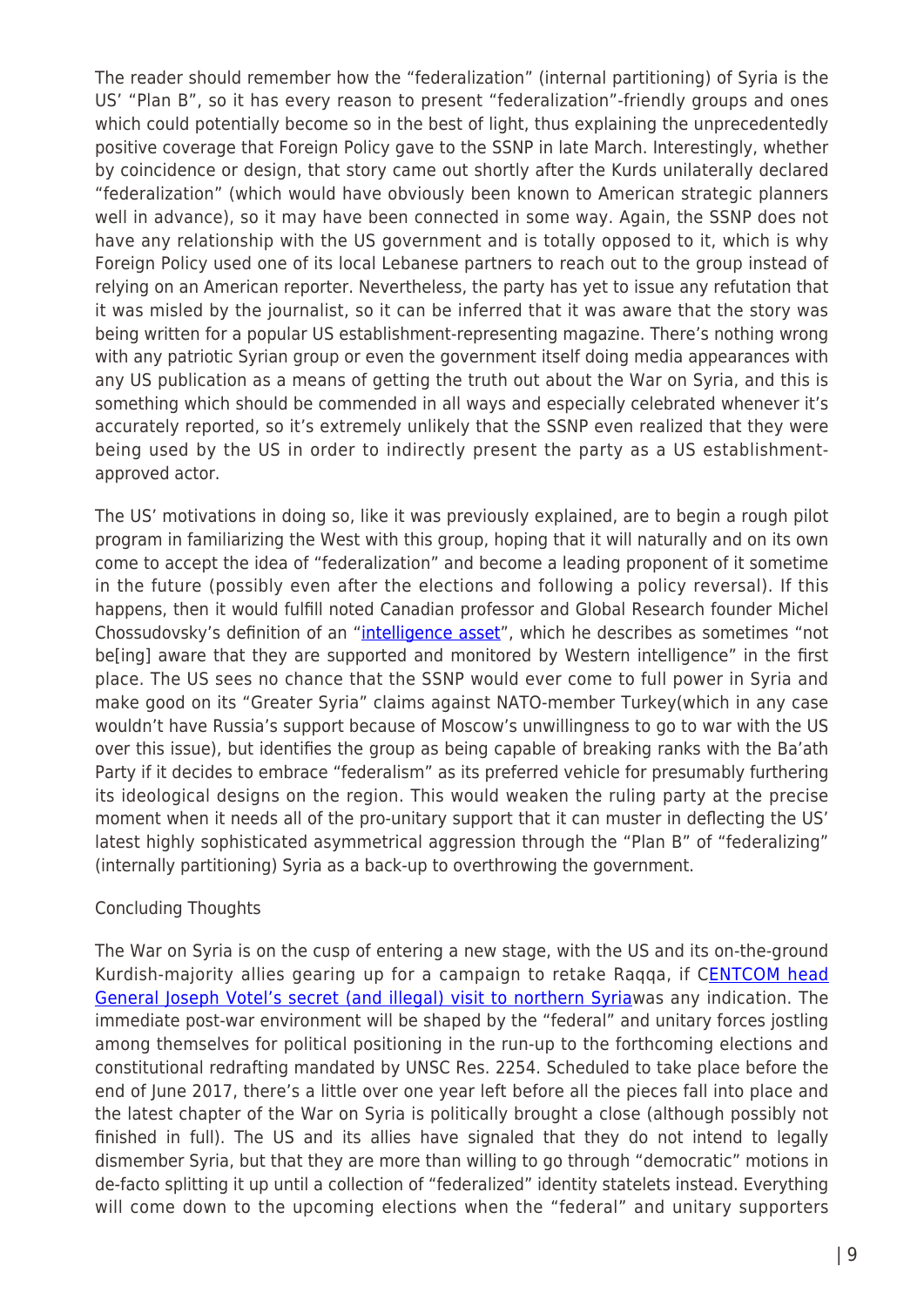dramatically face off in epically determining Syria's domestic political future for the coming years, and it's more important than ever that the Ba'ath Party gets as much political support as it can in staving off the Kurdish-Salafist (and potentially -diaspora) pro-"federalization" coalition.

The SSNP, while currently a very close, reliable, and trusted partner of the government, is at risk of being misled into supporting "federalization" out of the perception that this is the quickest and most efficient way of realizing its dream of "Greater Syria". Furthermore, this party's patriotic and battle-tested reputation makes it likely to perform very well at the polls, so it's realistically capable of splitting the patriotic vote and decreasing the Ba'ath Party's overall share. Just like with anything in life, capabilities have to be paired with intentions in order to gain workable value. If the SSNP's intentions change from being progovernment to supporting its own ideological self-interests and embracing "federalization" in the run-up to the elections or changing its mind to do so thereafter (no matter if it truly believes that this is in the collective national/civilizational/"Greater Syrian" interest or not), then it could suddenly become the most pivotal player in all of Syria by tilting the tide towards this initiative and irreparably weakening the Ba'ath Party's position in pushing back against it.

It might even be for this reason that the US establishment-representing Foreign Policy magazine gave such an uncharacteristic and unprecedented stamp of approval to the SSNP a few months ago in one of its hallmark articles, potentially wanting to familiarize the Western audience with the party in anticipation of later providing it with soft unsolicited informational support if this scenario ever materializes. After all, the US has nothing at all to fear from the SSNP and its "Greater Syria" ideology, but the SSNP and the rest of Syria has everything to fear from the US manipulating this idea for its own "federalization" purposes in "democratically" partitioning Syria after the defeat of Daesh.

La source originale de cet article est [Katheton](http://katehon.com/article/democratic-partitioning-syria) Copyright © [Andrew Korybko,](https://www.mondialisation.ca/author/andrew-korybko) [Katheton,](http://katehon.com/article/democratic-partitioning-syria) 2016

### Articles Par : [Andrew Korybko](https://www.mondialisation.ca/author/andrew-korybko)

## A propos :

Andrew Korybko est le commentateur politique étasunien qui travaille actuellement pour l'agence Sputnik. Il est en troisième cycle de l'Université MGIMO et auteur de la monographie Guerres hybrides: l'approche adaptative indirecte pour un changement de régime(2015).

**Avis de non-responsabilité** : Les opinions exprimées dans cet article n'engagent que le ou les auteurs. Le Centre de recherche sur la mondialisation se dégage de toute responsabilité concernant le contenu de cet article et ne sera pas tenu responsable pour des erreurs ou informations incorrectes ou inexactes.

Le Centre de recherche sur la mondialisation (CRM) accorde la permission de reproduire la version intégrale ou des extraits d'articles du site [Mondialisation.ca](https://mondialisation.ca) sur des sites de médias alternatifs. La source de l'article, l'adresse url ainsi qu'un hyperlien